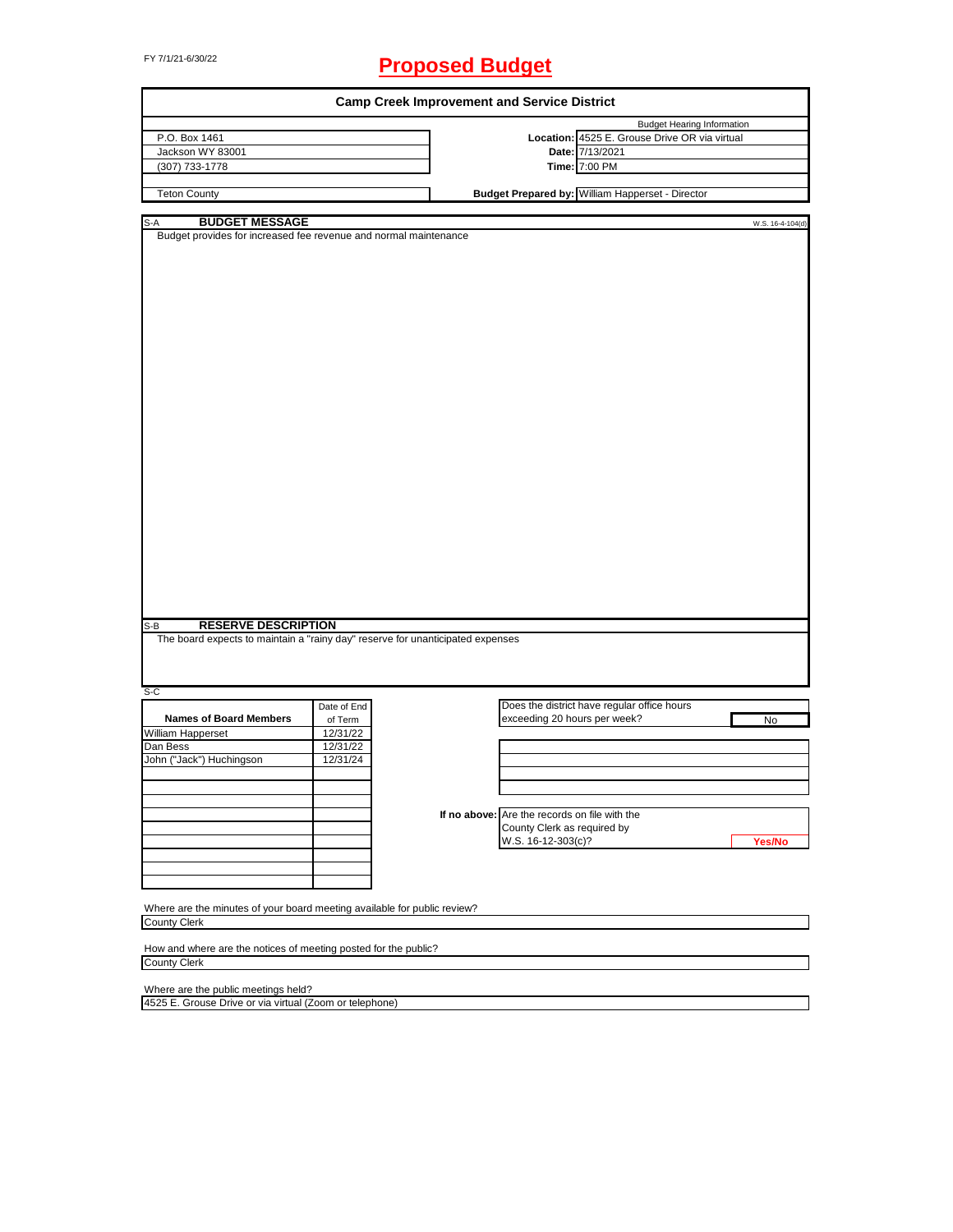### **PROPOSED BUDGET SUMMARY**

|                | <b>OVERVIEW</b>                                                                  | 2019-2020<br>Actual | 2020-2021<br>Estimated | 2021-2022<br>Proposed | Pendina<br>Approval |
|----------------|----------------------------------------------------------------------------------|---------------------|------------------------|-----------------------|---------------------|
| $S-1$          | <b>Total Budgeted Expenditures</b>                                               | \$0                 | \$0                    | \$9,900               |                     |
| $S-2$<br>$S-3$ | <b>Total Principal to Pay on Debt</b><br><b>Total Change to Restricted Funds</b> | \$0<br>\$0          | \$0<br>\$0             | \$1,000               |                     |
| $S-4$          | <b>Total General Fund and Forecasted Revenues Available</b>                      | \$10,162            | \$12,000               | \$20,300              |                     |
| $S-5$          | Amount requested from County Commissioners                                       | \$0                 | \$0                    |                       |                     |
| $S-6$          | <b>Additional Funding Needed:</b>                                                |                     |                        |                       |                     |

| <b>REVENUE SUMMARY</b> |                                              | 2019-2020 | 2020-2021 | 2021-2022                                   | Pending                                                                                                                                                                                                                          |
|------------------------|----------------------------------------------|-----------|-----------|---------------------------------------------|----------------------------------------------------------------------------------------------------------------------------------------------------------------------------------------------------------------------------------|
|                        |                                              | Actual    | Estimated | Proposed                                    | Approval                                                                                                                                                                                                                         |
|                        |                                              |           |           |                                             |                                                                                                                                                                                                                                  |
| $S-7$                  | <b>Operating Revenues</b>                    | \$0       | \$0       | \$0                                         | e de la provincia de la provincia de la provincia de la provincia de la provincia de la provincia de la provin<br>Casa de la provincia de la provincia de la provincia de la provincia de la provincia de la provincia de la pr  |
| $S-8$                  | Tax levy (From the County Treasurer)         | \$0       | \$0       | \$0                                         |                                                                                                                                                                                                                                  |
| $S-9$                  | <b>Government Support</b>                    | \$0       | \$0       | \$0                                         | en de la familie de la familie de la familie de la familie de la familie de la familie de la familie de la fam<br>Constitution de la familie de la familie de la familie de la familie de la familie de la familie de la familie |
| $S-10$                 | Grants                                       | \$0       | \$0       | \$0                                         | en<br>Maria                                                                                                                                                                                                                      |
| $S-11$                 | Other County Support (Not from Co. Treas.)   | \$0       | \$0       | \$0                                         | en de la filosofia<br>India                                                                                                                                                                                                      |
| $S-12$                 | <b>Miscellaneous</b>                         | \$0       | \$0       | \$10,400                                    | a katika katika katika katika katika katika alifuwa alifuwa alifuwa alifuwa alifuwa alifuwa alifuwa alifuwa a<br>Marejeo                                                                                                         |
| $S-13$                 | <b>Other Forecasted Revenue</b>              | \$0       | \$0       | \$0                                         | an<br>Mari                                                                                                                                                                                                                       |
|                        |                                              |           |           |                                             |                                                                                                                                                                                                                                  |
| $S-14$                 | <b>Total Revenue</b>                         | \$0       | \$0       | \$10,400                                    | <u> Mariji (1999)</u>                                                                                                                                                                                                            |
| FY 7/1/21-6/30/22      |                                              |           |           | Camp Creek Improvement and Service District |                                                                                                                                                                                                                                  |
|                        | <b>EXPENDITURE SUMMARY</b>                   | 2019-2020 | 2020-2021 | 2021-2022                                   | Pending                                                                                                                                                                                                                          |
|                        |                                              | Actual    | Estimated | Proposed                                    | Approval                                                                                                                                                                                                                         |
|                        |                                              |           |           |                                             |                                                                                                                                                                                                                                  |
| $S-15$                 | <b>Capital Outlay</b>                        | \$0       | \$0       | \$0                                         | elli S                                                                                                                                                                                                                           |
| $S-16$                 | <b>Interest and Fees On Debt</b>             | \$0       | \$0       | \$0                                         | en de la filosofia<br>Altres de la filòlogía                                                                                                                                                                                     |
| $S-17$                 | <b>Administration</b>                        | \$0       | \$0       | \$1,500                                     | <u>Miller Sta</u>                                                                                                                                                                                                                |
| $S-18$                 | <b>Operations</b>                            | \$0       | \$0       | \$8,400                                     | <u> Hillian Sa</u>                                                                                                                                                                                                               |
| $S-19$                 | <b>Indirect Costs</b>                        | \$0       | \$0       | \$0                                         | en de la forma de la forma de la forma de la forma de la forma de la forma de la forma de la forma de la forma<br>Específica                                                                                                     |
| <b>S-20R</b>           | <b>Expenditures paid by Reserves</b>         | \$0       | \$0       | \$0                                         | en de la familie de la familie de la familie de la familie de la familie de la familie de la familie de la fa<br>De la familie de la familie de la familie de la familie de la familie de la familie de la familie de la famili  |
| $S-20$                 | <b>Total Expenditures</b>                    | \$0       | \$0       | \$9,900                                     | <u>i ka</u>                                                                                                                                                                                                                      |
|                        |                                              |           |           |                                             |                                                                                                                                                                                                                                  |
|                        |                                              | 2019-2020 | 2020-2021 | 2021-2022                                   | Pending                                                                                                                                                                                                                          |
|                        | <b>DEBT SUMMARY</b>                          | Actual    | Estimated | Proposed                                    | Approval                                                                                                                                                                                                                         |
|                        |                                              |           |           |                                             |                                                                                                                                                                                                                                  |
| $S-21$                 | <b>Principal Paid on Debt</b>                | \$0       | \$0       | \$0                                         | en de la familie de la familie de la familie de la familie de la familie de la familie de la familie de la fa<br>Constituit de la familie de la familie de la familie de la familie de la familie de la familie de la familie d  |
|                        |                                              |           |           |                                             |                                                                                                                                                                                                                                  |
|                        | <b>CASH AND INVESTMENTS</b>                  | 2019-2020 | 2020-2021 | 2021-2022                                   | Pending                                                                                                                                                                                                                          |
|                        |                                              | Actual    | Estimated | Proposed                                    | Approval                                                                                                                                                                                                                         |
|                        |                                              |           |           |                                             |                                                                                                                                                                                                                                  |
| $S-22$                 | <b>TOTAL GENERAL FUNDS</b>                   | \$10,162  | \$12,000  | \$9.900                                     | <u>till i Sa</u>                                                                                                                                                                                                                 |
|                        |                                              |           |           |                                             |                                                                                                                                                                                                                                  |
|                        | <b>Summary of Reserve Funds</b>              |           |           |                                             |                                                                                                                                                                                                                                  |
| $S-23$                 | <b>Beginning Balance in Reserve Accounts</b> |           |           |                                             |                                                                                                                                                                                                                                  |
| $S-24$                 | a. Sinking and Debt Service Funds            | \$0       | \$0       | \$0                                         | enne<br>Mille                                                                                                                                                                                                                    |
| $S-25$                 | b. Reserves                                  | \$0       | \$0       | \$0                                         | e de la composición de la composición de la composición de la composición de la composición de la composición<br>Campo de la composición de la composición de la composición de la composición de la composición de la composic  |
| $S-26$                 | c. Bond Funds                                | \$0       | \$0       | \$0                                         |                                                                                                                                                                                                                                  |
|                        | Total Reserves (a+b+c)                       | \$0       | \$0       | \$0                                         | en de la familie de la familie de la familie de la familie de la familie de la familie de la familie de la fa<br>Constituit de la familie de la familie de la familie de la familie de la familie de la familie de la familie d  |
| $S-27$                 | Amount to be added                           |           |           |                                             |                                                                                                                                                                                                                                  |
| $S-28$                 | a. Sinking and Debt Service Funds            | \$0       | \$0       | \$500                                       | <u>tillisti</u>                                                                                                                                                                                                                  |
| $S-29$                 | b. Reserves                                  | \$0       | \$0       | \$500                                       | <u>till fra</u>                                                                                                                                                                                                                  |
| $S-30$                 | c. Bond Funds                                | \$0       | \$0       | \$0                                         | e di S                                                                                                                                                                                                                           |
|                        | Total to be added (a+b+c)                    | \$0       | \$0       | \$1,000                                     | <u>Mille Sa</u>                                                                                                                                                                                                                  |
|                        |                                              |           |           |                                             |                                                                                                                                                                                                                                  |
| $S-31$                 | Subtotal                                     | \$0       | \$0       | \$1,000                                     | <u>Miller Sta</u>                                                                                                                                                                                                                |
| $S-32$                 | Less Total to be spent                       | \$0       | \$0       | \$0                                         | e di provincia di concerta di concerta di concerta di concerta di concerta di concerta di concerta di concerta<br>Concerta di concerta di concerta di concerta di concerta di concerta di concerta di concerta di concerta di co |
| $S-33$                 | TOTAL RESERVES AT END OF FISCAL YEAR         | \$0       | \$0       | \$1,000                                     | <u> Hillian Sa</u>                                                                                                                                                                                                               |
|                        |                                              |           |           |                                             |                                                                                                                                                                                                                                  |
|                        |                                              |           |           |                                             | <b>End of Summary</b>                                                                                                                                                                                                            |

*Budget Officer / District Official (if not same as "Submitted by")*

| <b>DISTRICT ADDRESS: P.O. Box 1461</b> |                  | <b>PREPARED BY: William Happerset - Director</b> |  |
|----------------------------------------|------------------|--------------------------------------------------|--|
|                                        | Jackson WY 83001 |                                                  |  |

Date adopted by Special District \_\_\_

**DISTRICT PHONE:** (307) 733-1778

1/23/19 *Form approved by Wyoming Department of Audit, Public Funds Division Prepared in compliance with the Uniform Municipal Fiscal Procedures Act (W.S. 16-4-101 through 124) as it applies.*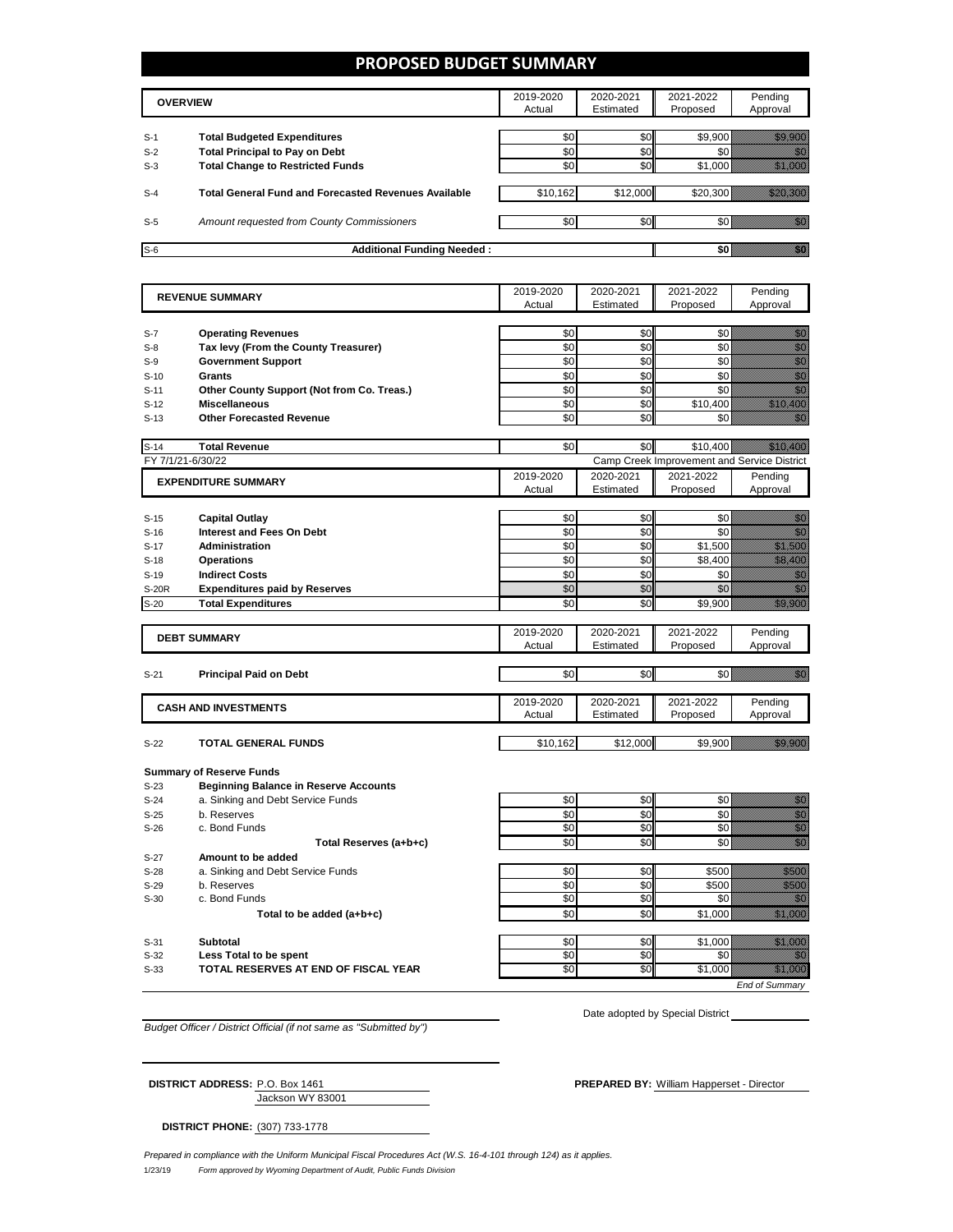|                    | Camp Creek Improvement and Service District                                            |                                 |                     |                        | <b>FYE</b>            | 6/30/2022                                                                                                                                                                                                                        |
|--------------------|----------------------------------------------------------------------------------------|---------------------------------|---------------------|------------------------|-----------------------|----------------------------------------------------------------------------------------------------------------------------------------------------------------------------------------------------------------------------------|
|                    | <b>NAME OF DISTRICT/BOARD</b>                                                          |                                 |                     |                        |                       |                                                                                                                                                                                                                                  |
|                    | PROPERTY TAXES AND ASSESSMENTS                                                         |                                 |                     |                        |                       |                                                                                                                                                                                                                                  |
|                    |                                                                                        |                                 |                     |                        |                       |                                                                                                                                                                                                                                  |
|                    |                                                                                        | <b>DOA Chart</b><br>of Accounts | 2019-2020<br>Actual | 2020-2021<br>Estimated | 2021-2022<br>Proposed | Pending<br>Approval                                                                                                                                                                                                              |
| $R-1$<br>$R-1.1$   | <b>Property Taxes and Assessments Received</b><br>Tax Levy (From the County Treasurer) | 4001                            |                     |                        |                       |                                                                                                                                                                                                                                  |
|                    | R-1.2 Other County Support (see note on the right)                                     | 4005                            |                     |                        |                       |                                                                                                                                                                                                                                  |
|                    |                                                                                        |                                 |                     |                        |                       |                                                                                                                                                                                                                                  |
|                    | <b>FORECASTED REVENUE</b>                                                              |                                 |                     |                        |                       |                                                                                                                                                                                                                                  |
|                    |                                                                                        | <b>DOA Chart</b><br>of Accounts | 2019-2020<br>Actual | 2020-2021<br>Estimated | 2021-2022<br>Proposed | Pending<br>Approval                                                                                                                                                                                                              |
| $R-2$              | <b>Revenues from Other Governments</b>                                                 |                                 |                     |                        |                       |                                                                                                                                                                                                                                  |
| $R - 2.1$          | <b>State Aid</b>                                                                       | 4211                            |                     |                        |                       |                                                                                                                                                                                                                                  |
| $R - 2.2$          | Additional County Aid (non-treasurer)                                                  | 4237                            |                     |                        |                       |                                                                                                                                                                                                                                  |
| $R - 2.3$<br>R-2.4 | City (or Town) Aid<br>Other (Specify)                                                  | 4237<br>4237                    |                     |                        |                       |                                                                                                                                                                                                                                  |
| R-2.5              | <b>Total Government Support</b>                                                        |                                 | \$0                 | \$0                    | \$0                   | en de la familie de la familie de la familie de la familie de la familie de la familie de la familie de la fam<br>Constituit de la familie de la familie de la familie de la familie de la familie de la familie de la familie d |
| $R-3$              | <b>Operating Revenues</b>                                                              |                                 |                     |                        |                       |                                                                                                                                                                                                                                  |
| $R - 3.1$          | <b>Customer Charges</b>                                                                | 4300                            |                     |                        |                       |                                                                                                                                                                                                                                  |
|                    | R-3.2 Sales of Goods or Services                                                       | 4300                            |                     |                        |                       |                                                                                                                                                                                                                                  |
|                    | R-3.3 Other Assessments                                                                | 4503                            |                     |                        |                       |                                                                                                                                                                                                                                  |
| $R - 3.4$          | <b>Total Operating Revenues</b>                                                        |                                 | \$0                 | \$0                    | \$0                   | en de la familie de la familie de la familie de la familie de la familie de la familie de la familie de la fam<br>Constituit de la familie de la familie de la familie de la familie de la familie de la familie de la familie d |
| $R-4$              | <b>Grants</b>                                                                          |                                 |                     |                        |                       |                                                                                                                                                                                                                                  |
| $R - 4.1$          | <b>Direct Federal Grants</b>                                                           | 4201                            |                     |                        |                       |                                                                                                                                                                                                                                  |
| R-4.2              | <b>Federal Grants thru State Agencies</b>                                              | 4201                            |                     |                        |                       |                                                                                                                                                                                                                                  |
| R-4.3              | <b>Grants from State Agencies</b>                                                      | 4211                            |                     |                        |                       |                                                                                                                                                                                                                                  |
| $R - 4.4$          | <b>Total Grants</b>                                                                    |                                 | \$0                 | \$0                    | \$0                   | en de la familie de la familie de la familie de la familie de la familie de la familie de la familie de la fa<br>Concelho de la familie de la familie de la familie de la familie de la familie de la familie de la familie de   |
| $R-5$              | <b>Miscellaneous Revenue</b>                                                           |                                 |                     |                        |                       |                                                                                                                                                                                                                                  |
| $R - 5.1$<br>R-5.2 | Interest<br>Other: Specify<br>services billed per lot                                  | 4501<br>4500                    |                     |                        | \$10,400              | <u> Kalendari Sa</u>                                                                                                                                                                                                             |
| $R - 5.3$          | Other: Additional                                                                      |                                 |                     |                        |                       |                                                                                                                                                                                                                                  |
| $R-5.4$            | <b>Total Miscellaneous</b>                                                             |                                 | \$0                 | \$0                    | \$10,400              | <u> Hillingar í H</u>                                                                                                                                                                                                            |
| $R - 5.5$          | <b>Total Forecasted Revenue</b>                                                        |                                 | \$0                 | \$0                    | \$10,400              | <u> Mariji (</u>                                                                                                                                                                                                                 |
|                    |                                                                                        |                                 |                     |                        |                       |                                                                                                                                                                                                                                  |
| $R-6$              | <b>Other Forecasted Revenue</b>                                                        |                                 |                     |                        |                       |                                                                                                                                                                                                                                  |
| R-6.1              | a. Other past due as estimated by Co. Treas.                                           | 4004                            |                     |                        |                       |                                                                                                                                                                                                                                  |
| $R-6.2$            | b. Other forecasted revenue (specify):                                                 |                                 |                     |                        |                       |                                                                                                                                                                                                                                  |
| $R-6.3$            |                                                                                        | 4500                            |                     |                        |                       |                                                                                                                                                                                                                                  |
| $R-6.4$<br>$R-6.5$ |                                                                                        | 4500                            |                     |                        |                       |                                                                                                                                                                                                                                  |
|                    | R-6.6 Total Other Forecasted Revenue (a+b)                                             |                                 | \$0                 | \$0                    | \$0                   | en de la familie de la familie de la familie de la familie de la familie de la familie de la familie de la fam<br>Estat de la familie de la familie de la familie de la familie de la familie de la familie de la familie de la  |
|                    |                                                                                        |                                 |                     |                        |                       |                                                                                                                                                                                                                                  |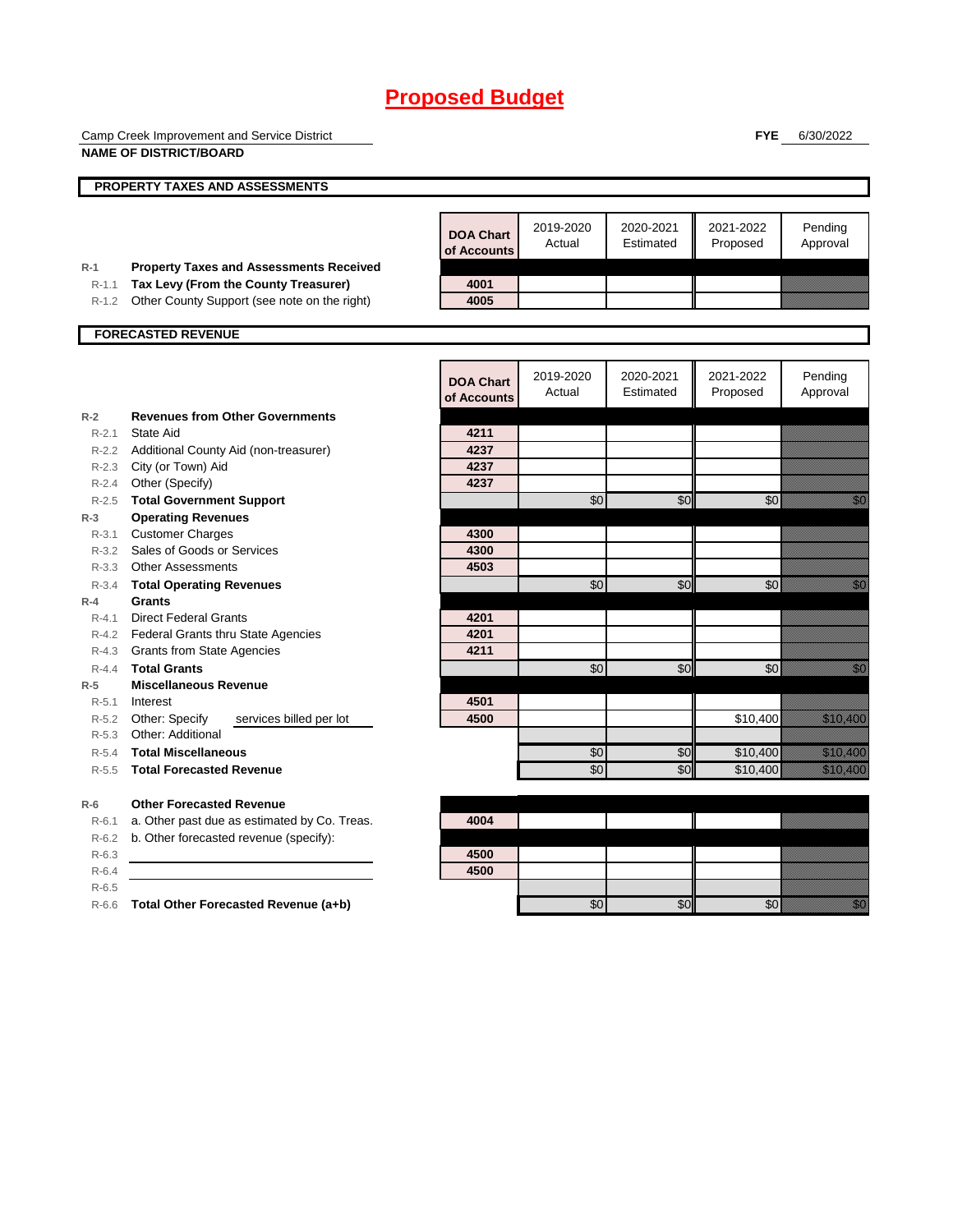### **CAPITAL OUTLAY BUDGET**

|           |                             | vi nuuv |
|-----------|-----------------------------|---------|
| $E-1$     | <b>Capital Outlay</b>       |         |
| $E - 1.1$ | <b>Real Property</b>        | 6201    |
| $E-1.2$   | Vehicles                    | 6210    |
| $E-1.3$   | Office Equipment            | 6211    |
| $E - 1.4$ | Other (Specify)             |         |
| $E - 1.5$ |                             | 6200    |
| $E - 1.6$ |                             | 6200    |
| $E - 1.7$ |                             |         |
| $E - 1.8$ | <b>TOTAL CAPITAL OUTLAY</b> |         |
|           |                             |         |

| <b>DOA Chart</b><br>of Accounts | 2019-2020<br>Actual | 2020-2021<br>Estimated | 2021-2022<br>Proposed | Pending<br>Approval |
|---------------------------------|---------------------|------------------------|-----------------------|---------------------|
|                                 |                     |                        |                       |                     |
| 6201                            |                     |                        |                       |                     |
| 6210                            |                     |                        |                       |                     |
| 6211                            |                     |                        |                       |                     |
|                                 |                     |                        |                       |                     |
| 6200                            |                     |                        |                       |                     |
| 6200                            |                     |                        |                       |                     |
|                                 |                     |                        |                       |                     |
|                                 | ፍሰ                  |                        |                       |                     |

#### **ADMINISTRATION BUDGET**

|           |                                      | <b>DOA Chart</b><br>of Accounts | 2019-2020<br>Actual | 2020-2021<br>Estimated | 2021-2022<br>Proposed | Pending<br>Approval      |
|-----------|--------------------------------------|---------------------------------|---------------------|------------------------|-----------------------|--------------------------|
| $E-2$     | <b>Personnel Services</b>            |                                 |                     |                        |                       |                          |
| $E - 2.1$ | Administrator                        | 7002                            |                     |                        |                       |                          |
| $E - 2.2$ | Secretary                            | 7003                            |                     |                        |                       |                          |
| $E - 2.3$ | Clerical                             | 7004                            |                     |                        |                       |                          |
| $E - 2.4$ | Other (Specify)                      |                                 |                     |                        |                       |                          |
| $E-2.5$   |                                      | 7005                            |                     |                        |                       |                          |
| $E - 2.6$ |                                      | 7005                            |                     |                        |                       |                          |
| $E - 2.7$ |                                      |                                 |                     |                        |                       |                          |
| $E-3$     | <b>Board Expenses</b>                |                                 |                     |                        |                       |                          |
| $E - 3.1$ | Travel                               | 7011                            |                     |                        |                       |                          |
| $E - 3.2$ | Mileage                              | 7012                            |                     |                        |                       |                          |
| $E - 3.3$ | Other (Specify)                      |                                 |                     |                        |                       |                          |
| $E - 3.4$ |                                      | 7013                            |                     |                        |                       |                          |
| $E - 3.5$ |                                      | 7013                            |                     |                        |                       |                          |
| $E - 3.6$ |                                      |                                 |                     |                        |                       |                          |
| $E-4$     | <b>Contractual Services</b>          |                                 |                     |                        |                       |                          |
| $E - 4.1$ | Legal                                | 7021                            |                     |                        | \$1,500               | <u> Karlin Sarajan (</u> |
| $E-4.2$   | Accounting/Auditing                  | 7022                            |                     |                        |                       |                          |
| $E - 4.3$ | Other (Specify)                      |                                 |                     |                        |                       |                          |
| $E-4.4$   |                                      | 7023                            |                     |                        |                       |                          |
| $E-4.5$   |                                      | 7023                            |                     |                        |                       |                          |
| $E - 4.6$ |                                      |                                 |                     |                        |                       |                          |
| $E-5$     | <b>Other Administrative Expenses</b> |                                 |                     |                        |                       |                          |
| $E - 5.1$ | Office Supplies                      | 7031                            |                     |                        |                       |                          |
| $E - 5.2$ | Office equipment, rent & repair      | 7032                            |                     |                        |                       |                          |
| $E - 5.3$ | Education                            | 7033                            |                     |                        |                       |                          |
| $E - 5.4$ | Registrations                        | 7034                            |                     |                        |                       |                          |
| $E - 5.5$ | Other (Specify)                      |                                 |                     |                        |                       |                          |
| $E - 5.6$ |                                      | 7035                            |                     |                        |                       |                          |
| $E - 5.7$ |                                      | 7035                            |                     |                        |                       |                          |
| $E - 5.8$ |                                      |                                 |                     |                        |                       |                          |
| $E-6$     | <b>TOTAL ADMINISTRATION</b>          |                                 | \$0                 | \$0                    | \$1,500               | a a an an t-             |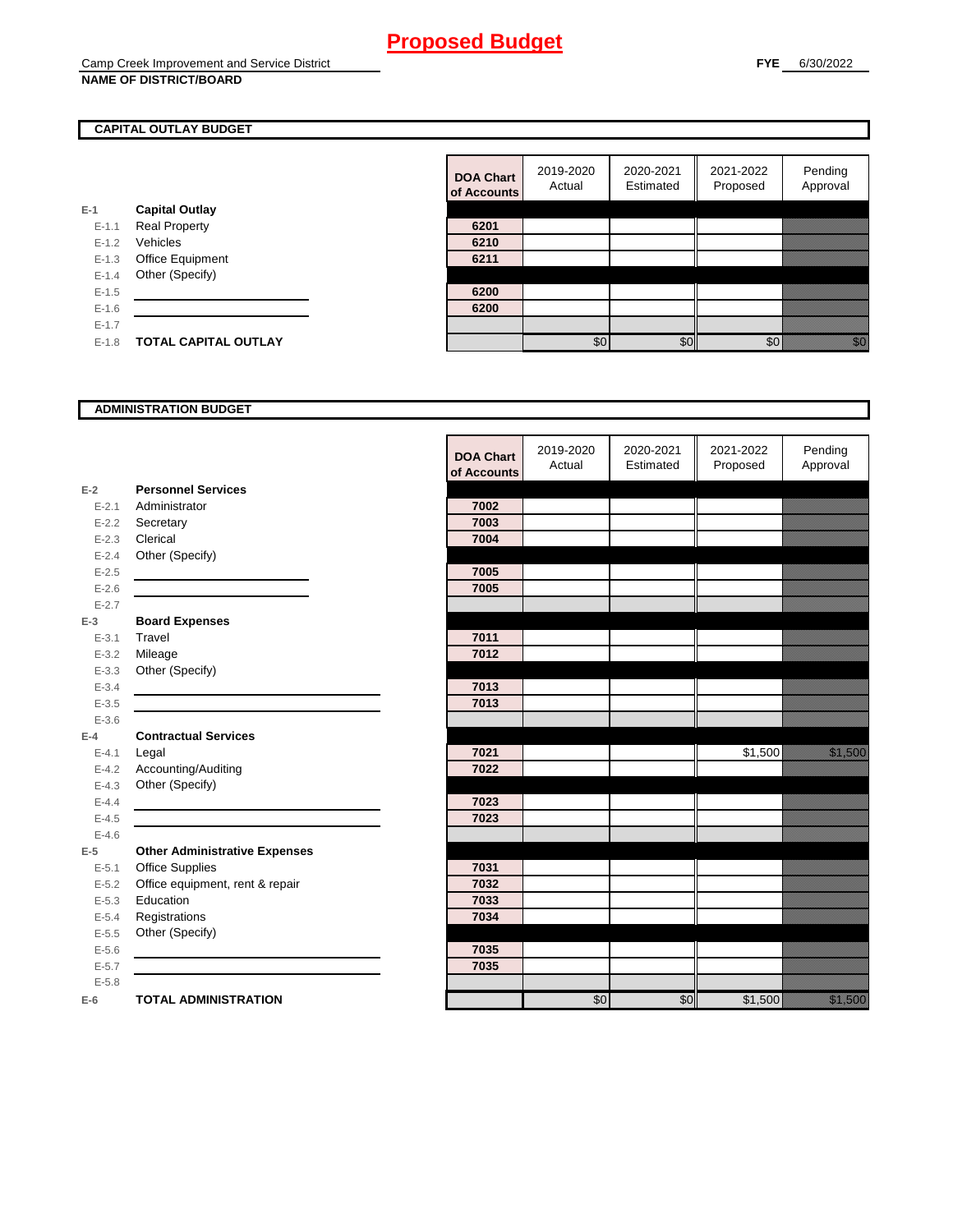### **OPERATIONS BUDGET**

**E-7**

**E-8 Travel**

**E-9**

**E-10**

**E-11 Contractual Arrangements (List)** 

**E-12 Other operations (Specify)** 

|           |                                                                                 | <b>DOA Chart</b><br>of Accounts | 2019-2020<br>Actual | 2020-2021<br>Estimated | 2021-2022<br>Proposed | Pending<br>Approval           |
|-----------|---------------------------------------------------------------------------------|---------------------------------|---------------------|------------------------|-----------------------|-------------------------------|
| $E-7$     | <b>Personnel Services</b>                                                       |                                 |                     |                        |                       |                               |
| $E - 7.1$ | Wages--Operations                                                               | 7202                            |                     |                        |                       |                               |
| $E - 7.2$ | <b>Service Contracts</b>                                                        | 7203                            |                     |                        |                       |                               |
| $E - 7.3$ | Other (Specify)                                                                 |                                 |                     |                        |                       |                               |
| $E - 7.4$ |                                                                                 | 7204                            |                     |                        |                       |                               |
| $E - 7.5$ |                                                                                 | 7204                            |                     |                        |                       |                               |
| $E - 7.6$ |                                                                                 |                                 |                     |                        |                       |                               |
| E-8       | <b>Travel</b>                                                                   |                                 |                     |                        |                       |                               |
| $E - 8.1$ | Mileage                                                                         | 7211                            |                     |                        |                       |                               |
| $E - 8.2$ | Other (Specify)                                                                 |                                 |                     |                        |                       |                               |
| $E - 8.3$ |                                                                                 | 7212                            |                     |                        |                       |                               |
| $E - 8.4$ |                                                                                 | 7212                            |                     |                        |                       |                               |
| $E - 8.5$ |                                                                                 |                                 |                     |                        |                       |                               |
| $E-9$     | <b>Operating supplies (List)</b>                                                |                                 |                     |                        |                       |                               |
| $E - 9.1$ |                                                                                 | 7220                            |                     |                        |                       |                               |
| $E - 9.2$ |                                                                                 | 7220                            |                     |                        |                       |                               |
| $E - 9.3$ |                                                                                 | 7220                            |                     |                        |                       |                               |
| $E - 9.4$ |                                                                                 | 7220                            |                     |                        |                       |                               |
| $E - 9.5$ |                                                                                 |                                 |                     |                        |                       |                               |
| $E-10$    | <b>Program Services (List)</b>                                                  |                                 |                     |                        |                       |                               |
| $E-10.1$  | Road Maintenance                                                                | 7230                            |                     |                        | \$8,400               | <u>i karatifunggan dan pa</u> |
| $E-10.2$  |                                                                                 | 7230                            |                     |                        |                       |                               |
| $E-10.3$  |                                                                                 | 7230                            |                     |                        |                       |                               |
| $E-10.4$  |                                                                                 | 7230                            |                     |                        |                       |                               |
| $E-10.5$  |                                                                                 |                                 |                     |                        |                       |                               |
| $E-11$    | <b>Contractual Arrangements (List)</b>                                          |                                 |                     |                        |                       |                               |
| $E-11.1$  |                                                                                 | 7400                            |                     |                        |                       |                               |
| $E-11.2$  | <u> 1989 - Johann Stoff, amerikansk politiker (d. 1989)</u>                     | 7400                            |                     |                        |                       |                               |
| $E-11.3$  | the contract of the contract of the contract of the contract of the contract of | 7400                            |                     |                        |                       |                               |
| $E-11.4$  |                                                                                 | 7400                            |                     |                        |                       |                               |
| $E-11.5$  |                                                                                 |                                 |                     |                        |                       |                               |
| $E-12$    | <b>Other operations (Specify)</b>                                               |                                 |                     |                        |                       |                               |
| $E-12.1$  |                                                                                 | 7450                            |                     |                        |                       |                               |
| $E-12.2$  |                                                                                 | 7450                            |                     |                        |                       |                               |
| $E-12.3$  |                                                                                 | 7450                            |                     |                        |                       |                               |
| $E-12.4$  |                                                                                 | 7450                            |                     |                        |                       |                               |
| $E-12.5$  |                                                                                 |                                 |                     |                        |                       |                               |
| E-13      | <b>TOTAL OPERATIONS</b>                                                         |                                 | \$0                 | \$0                    | \$8,400               | <u>in Maria Sa</u>            |
|           |                                                                                 |                                 |                     |                        |                       |                               |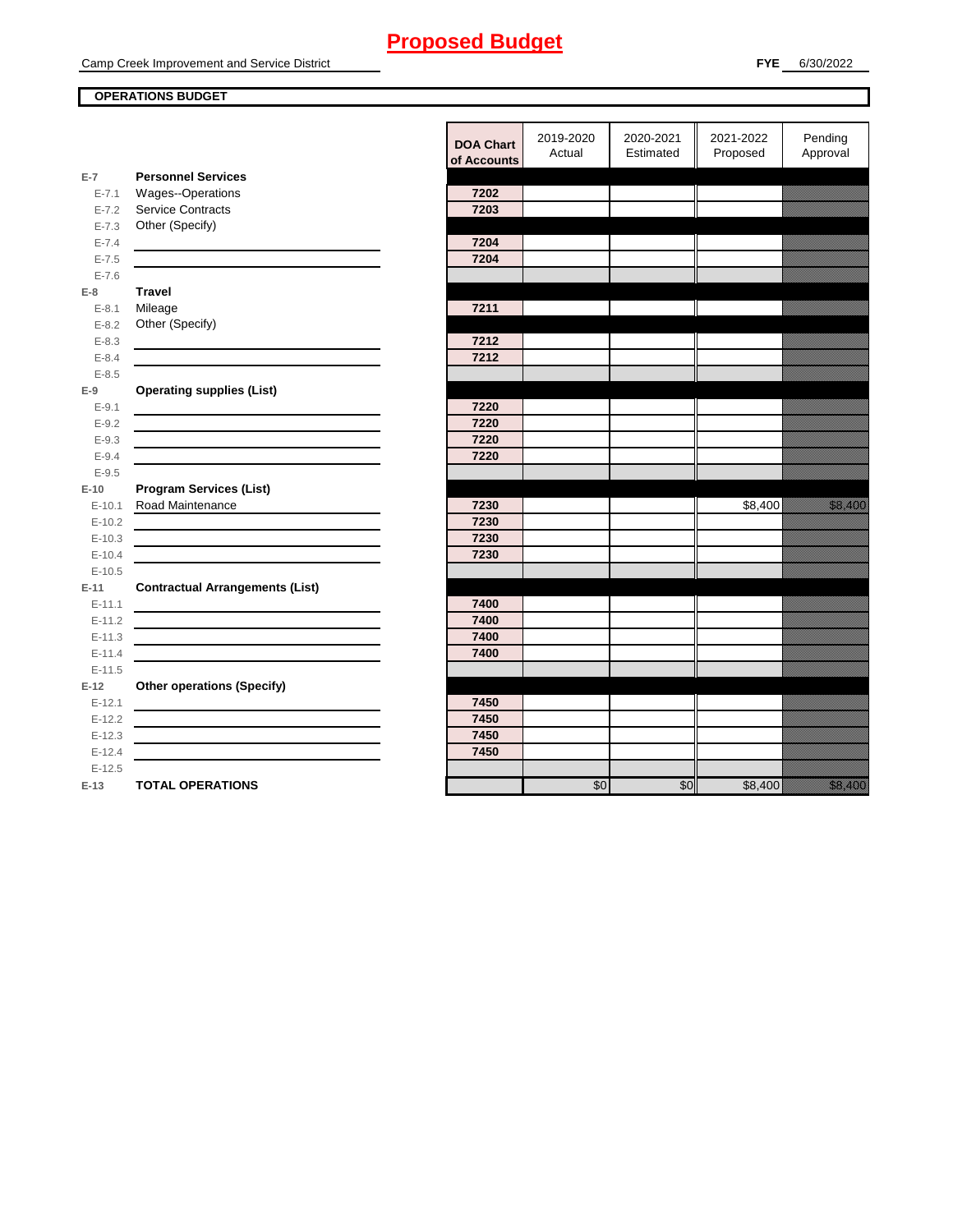Camp Creek Improvement and Service District

#### **FYE** 6/30/2022

#### **INDIRECT COSTS BUDGET**

|          |                               | <b>DOA Chart</b><br>of Accounts | 2019-2020<br>Actual | 2020-2021<br>Estimated | 2021-2022<br>Proposed | Pending<br>Approval                                                                                                                                                                                                             |
|----------|-------------------------------|---------------------------------|---------------------|------------------------|-----------------------|---------------------------------------------------------------------------------------------------------------------------------------------------------------------------------------------------------------------------------|
| $E-14$   | <b>Insurance</b>              |                                 |                     |                        |                       |                                                                                                                                                                                                                                 |
| $E-14.1$ | Liability                     | 7502                            |                     |                        |                       |                                                                                                                                                                                                                                 |
| $E-14.2$ | <b>Buildings and vehicles</b> | 7503                            |                     |                        |                       |                                                                                                                                                                                                                                 |
| $E-14.3$ | Equipment                     | 7504                            |                     |                        |                       |                                                                                                                                                                                                                                 |
| $E-14.4$ | Other (Specify)               |                                 |                     |                        |                       |                                                                                                                                                                                                                                 |
| $E-14.5$ |                               | 7505                            |                     |                        |                       |                                                                                                                                                                                                                                 |
| $E-14.6$ |                               | 7505                            |                     |                        |                       |                                                                                                                                                                                                                                 |
| $E-14.7$ |                               |                                 |                     |                        |                       |                                                                                                                                                                                                                                 |
| $E-15$   | Indirect payroll costs:       |                                 |                     |                        |                       |                                                                                                                                                                                                                                 |
| $E-15.1$ | FICA (Social Security) taxes  | 7511                            |                     |                        |                       |                                                                                                                                                                                                                                 |
| $E-15.2$ | <b>Workers Compensation</b>   | 7512                            |                     |                        |                       |                                                                                                                                                                                                                                 |
| $E-15.3$ | <b>Unemployment Taxes</b>     | 7513                            |                     |                        |                       |                                                                                                                                                                                                                                 |
| $E-15.4$ | Retirement                    | 7514                            |                     |                        |                       |                                                                                                                                                                                                                                 |
| $E-15.5$ | <b>Health Insurance</b>       | 7515                            |                     |                        |                       |                                                                                                                                                                                                                                 |
| $E-15.6$ | Other (Specify)               |                                 |                     |                        |                       |                                                                                                                                                                                                                                 |
| $E-15.7$ |                               | 7516                            |                     |                        |                       |                                                                                                                                                                                                                                 |
| $E-15.8$ |                               | 7516                            |                     |                        |                       |                                                                                                                                                                                                                                 |
| $E-15.9$ |                               |                                 |                     |                        |                       |                                                                                                                                                                                                                                 |
|          |                               |                                 |                     |                        |                       |                                                                                                                                                                                                                                 |
| $E-17$   | <b>TOTAL INDIRECT COSTS</b>   |                                 | \$0                 | \$0                    | \$0                   | en de la familie de la familie de la familie de la familie de la familie de la familie de la familie de la fa<br>Constitution de la familie de la familie de la familie de la familie de la familie de la familie de la familie |
|          |                               |                                 |                     |                        |                       |                                                                                                                                                                                                                                 |

### **DEBT SERVICE BUDGET**

| <b>DOA Chart</b><br>of Accounts | 2019-2020<br>Actual | 2020-2021<br>Estimated | 2021-2022<br>Proposed | Pending<br>Approval |
|---------------------------------|---------------------|------------------------|-----------------------|---------------------|
|                                 |                     |                        |                       |                     |
| 6401                            |                     |                        |                       |                     |
| 6410                            |                     |                        |                       |                     |
| 6420                            |                     |                        |                       |                     |
|                                 |                     |                        |                       |                     |

**D-1 Debt Service**

D-1.1 Principal

D-1.2 **Interest** 

D-1.3 **Fees** 

**D-2 TOTAL DEBT SERVICE**